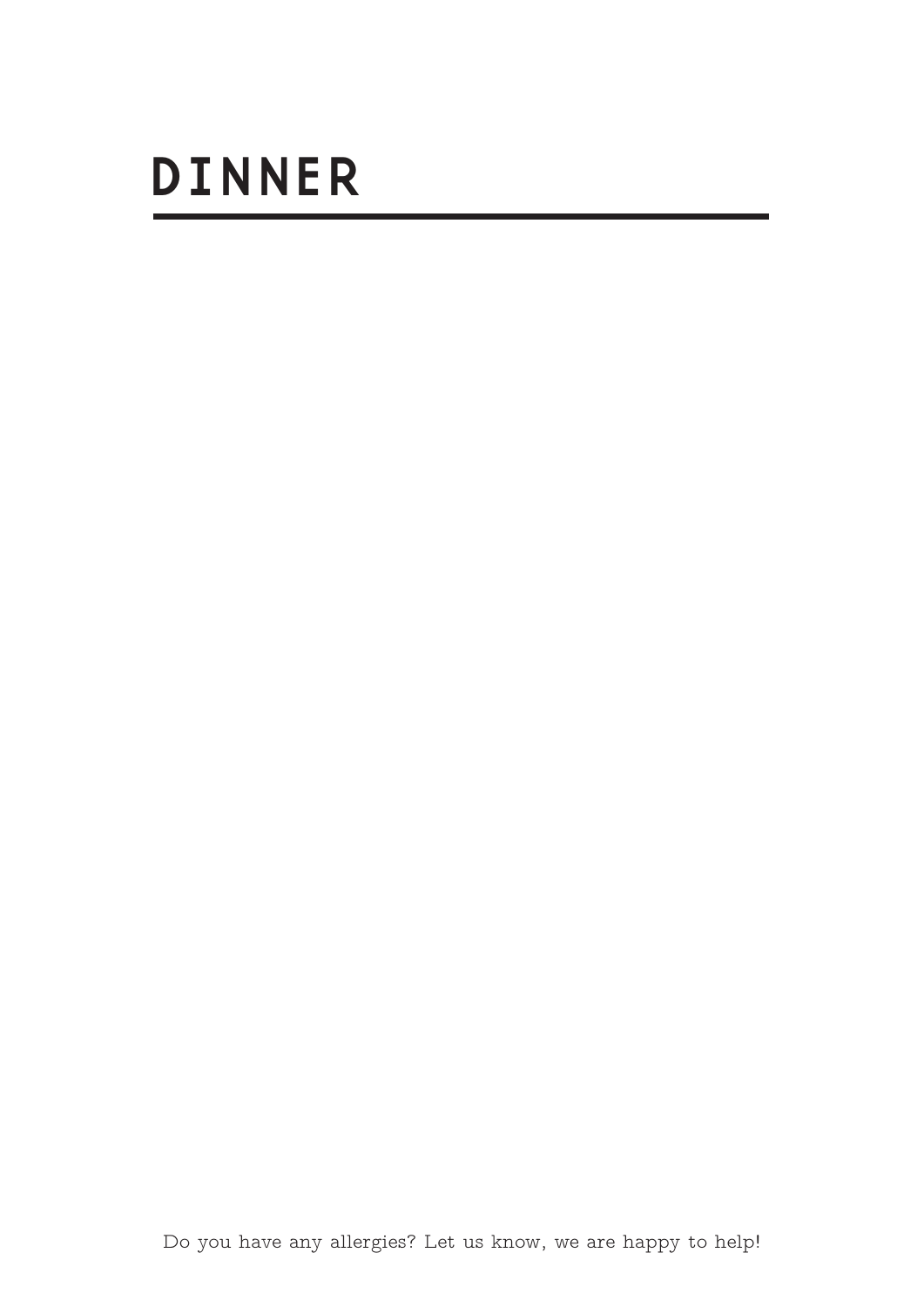At Vessel we believe that all good things in life are meant to be shared: good company, good food and good vibes.

Therefore, we have created a menu entirely of dishes to share. Expect everything to be surprising yet super pure in its being. Our chef Freek will take you on a tour around the world. Hop on board: we go from Asia to Europe, to Africa and South America in the blink of an eye. We would love to guide you through our menu, so feel free to ask us anything.

Can't choose? The Best of Vessel might be it for you! Available from: 05:00 PM till 09:00 PM

## BEST OF VESSEL

#### **3-rounds menu 45**

*3 rounds of Vessel's best dishes to share. Can only be ordered for your whole table and for a minimum of 2 guests.*

Sit back, relax and get ready as we will be your tour guide during this culinary '**round the world**' experience.

> The only choice you have to make is between  $\mathbb{V}^{\mathcal{G}}$  vegan or a mix of everything.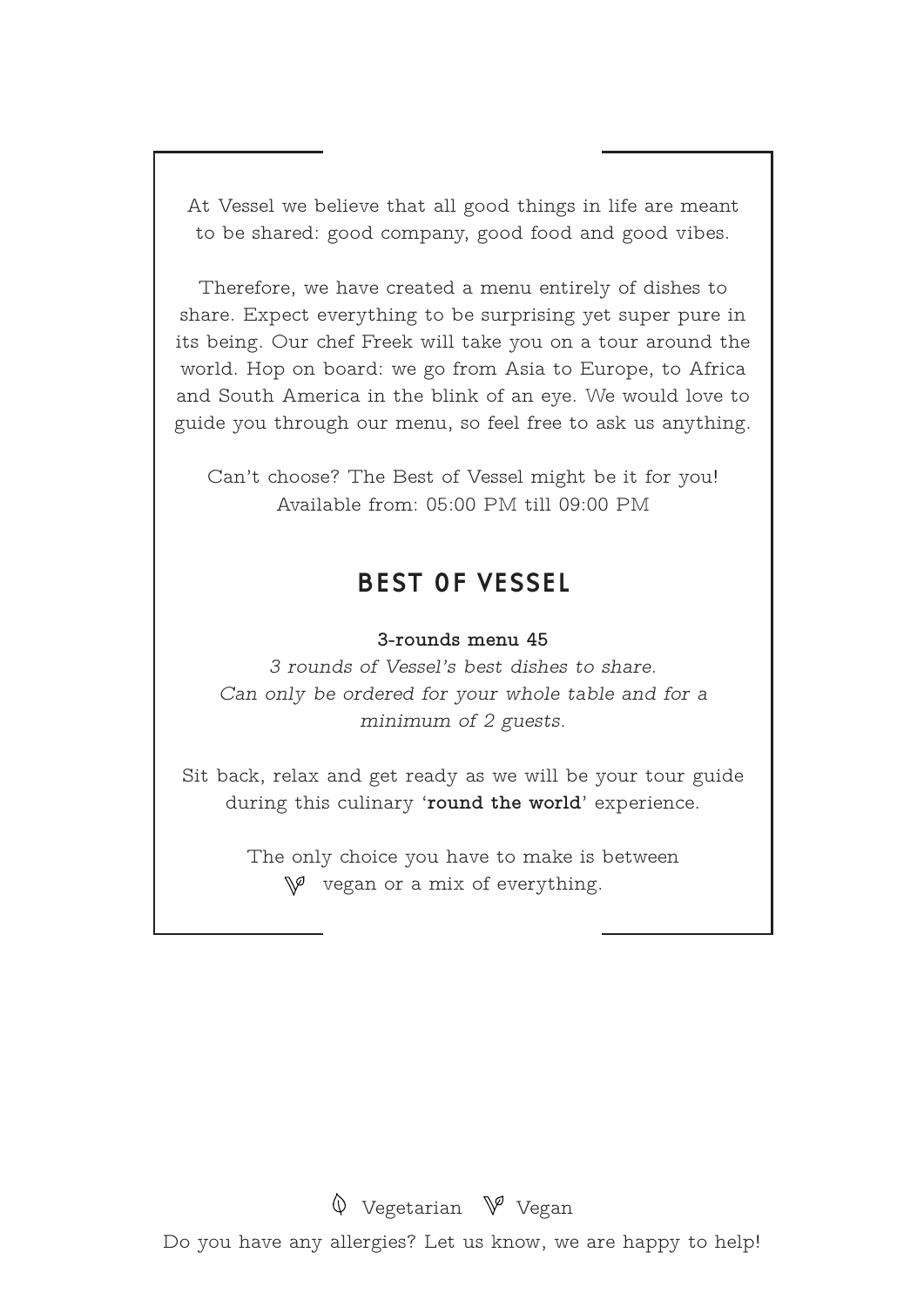## BITES

**Oyster per piece 4.5** Red wine vinegar, lemon, shallot

**Crudite 6.5** Carrot coconut cream, dukkah

**Padron peppers 5.5** Orange

**Cashew 4.5** Spiced with Raz El Hanout

**Olives 5.5** Gordal

#### **Vessel's little gems 2pcs.**

 $\mathbb {V}$  / Antiboise, smoked vegan feta 3.5 / Cured gin salmon, cucumber 4.5 / Red curry steak tartare 4.5

# **KFC 7**

Korean fried cauliflower

#### **Fried octopus vulgaris 9.5**

Romesco sauce, za'atar

**Pata negra 50gr 16.5** Iberico paleta 100% Bellota

**Charcuterie 60gr 12.5** Selection of dried sausages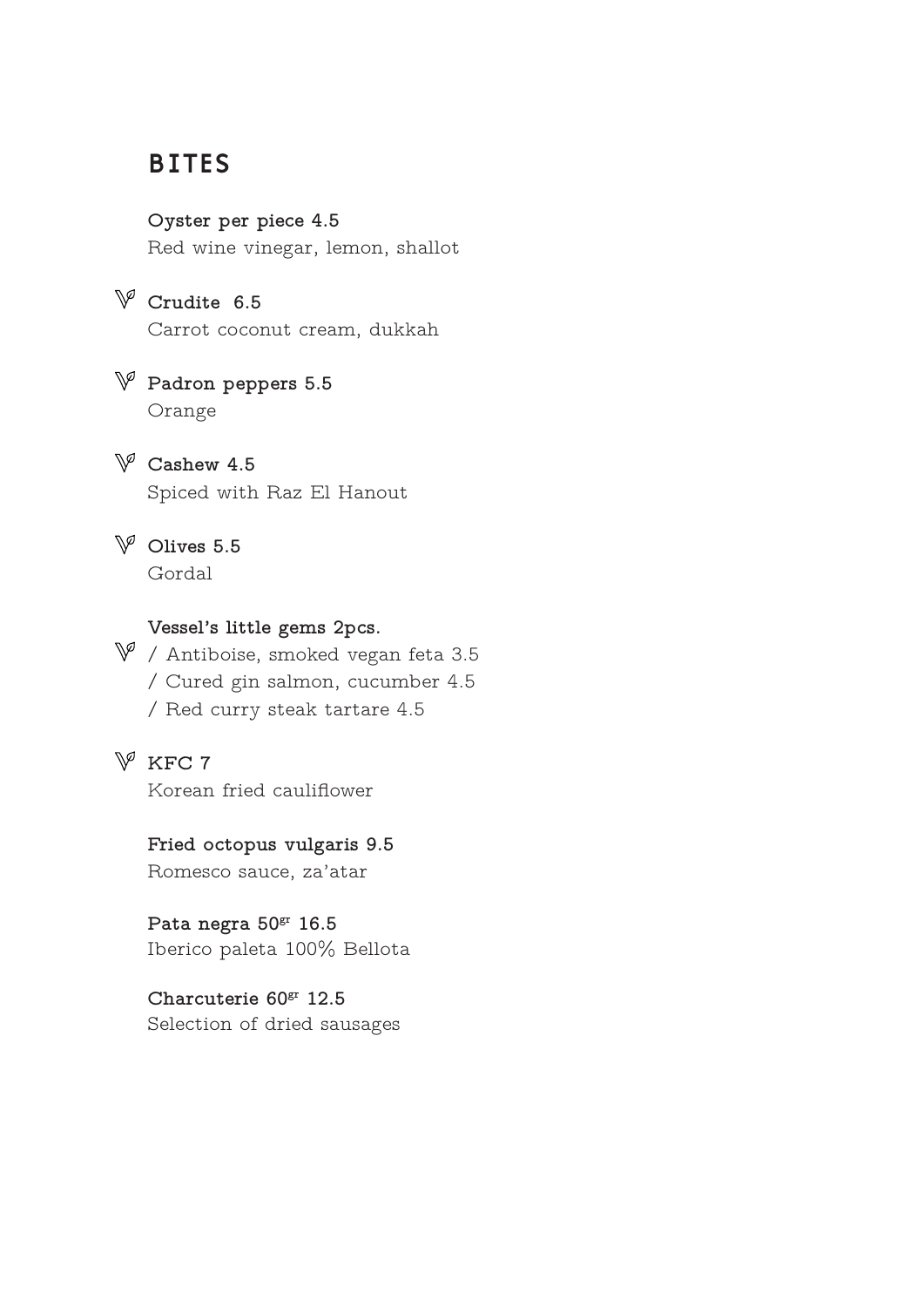## TO SHARE

#### Green

**Beetroot 9.5** Smoked vegan feta, pine nuts

**Burrata 12.5** Variety of tomatoes, basil oil

 $\mathbb{V}$  Celeriac 11 Eggplant, black garlic

**Artichoke 15.5** Green apple, miso cream, codium dressing

## Fish

**Ceviche 13.5** Seabass, sweet potato, bonito

**Dutch shrimps 9.5** Avocado, mango, chili

**Salmon 12.5** Gin, cucumber, nori

**Cod 16.5** Antiboise, Parmesan, balsamico

**Octopus 17.5** Bellpepper, bisque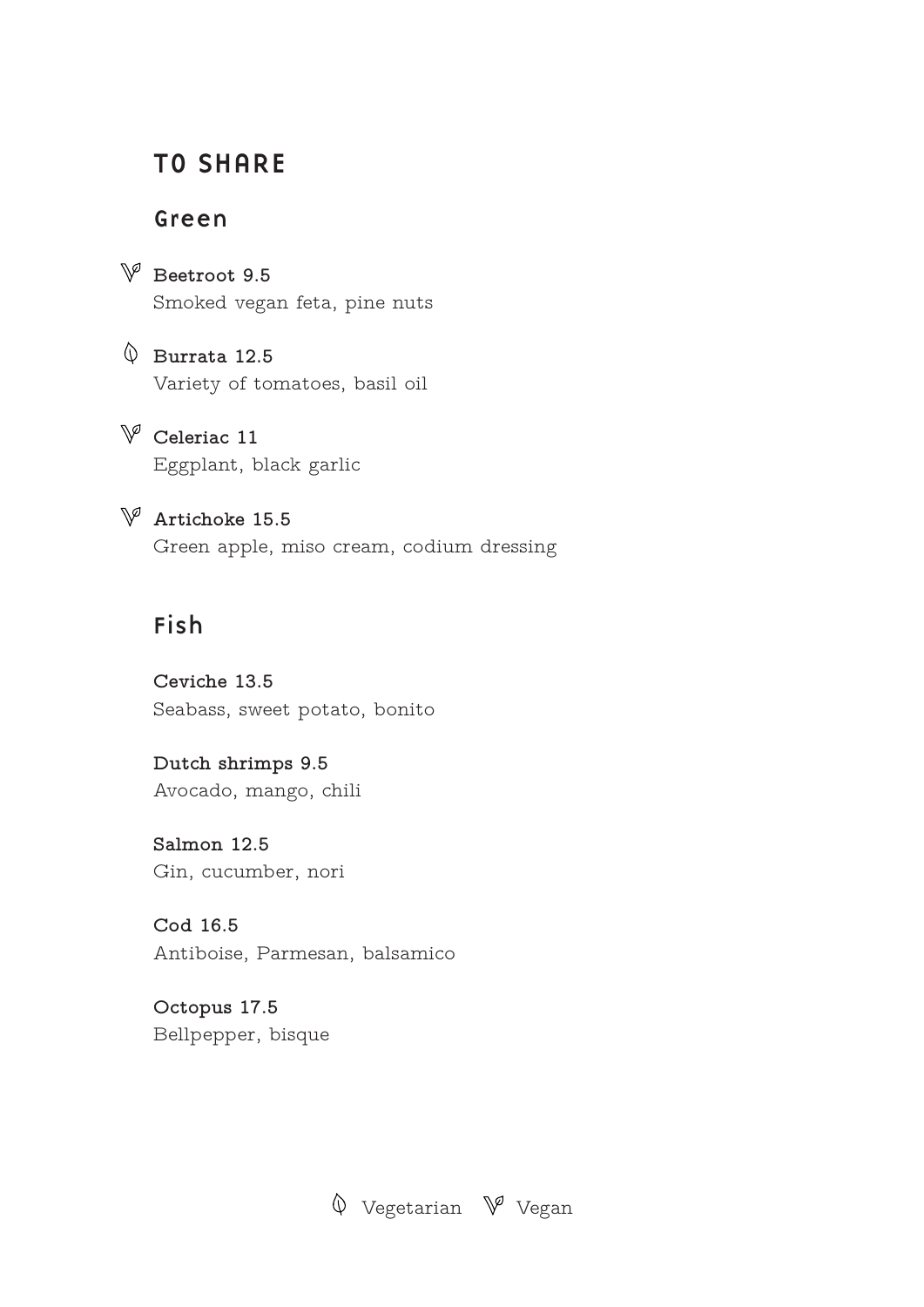### Meat

**Steak tartare 11** Red curry, kimchi, coconut

**Chicken thighs 16.5** Ginger, spring onion, olives

**Short rib (350 gr) 28** Spicy chipotle varnish

## Little ones

**Cod fish 12.5** Potato wedges, tomato salad

**Chicken 12.5** Potato wedges, tomato salad

## SIDES

- **Potato wedges 4.5** Picalilly sauce, vegan aioli
- $\varphi$  **Asparagus 6.5** (  $\psi$  Vegan optional) Romesco sauce, Parmesan
- **Fresh summer salad 4.5** Fennel, green apple
- $\lozenge$  Grilled garlic pita 6.5 ( $\lozenge$  Vegan optional) Pesto, smoked hummus

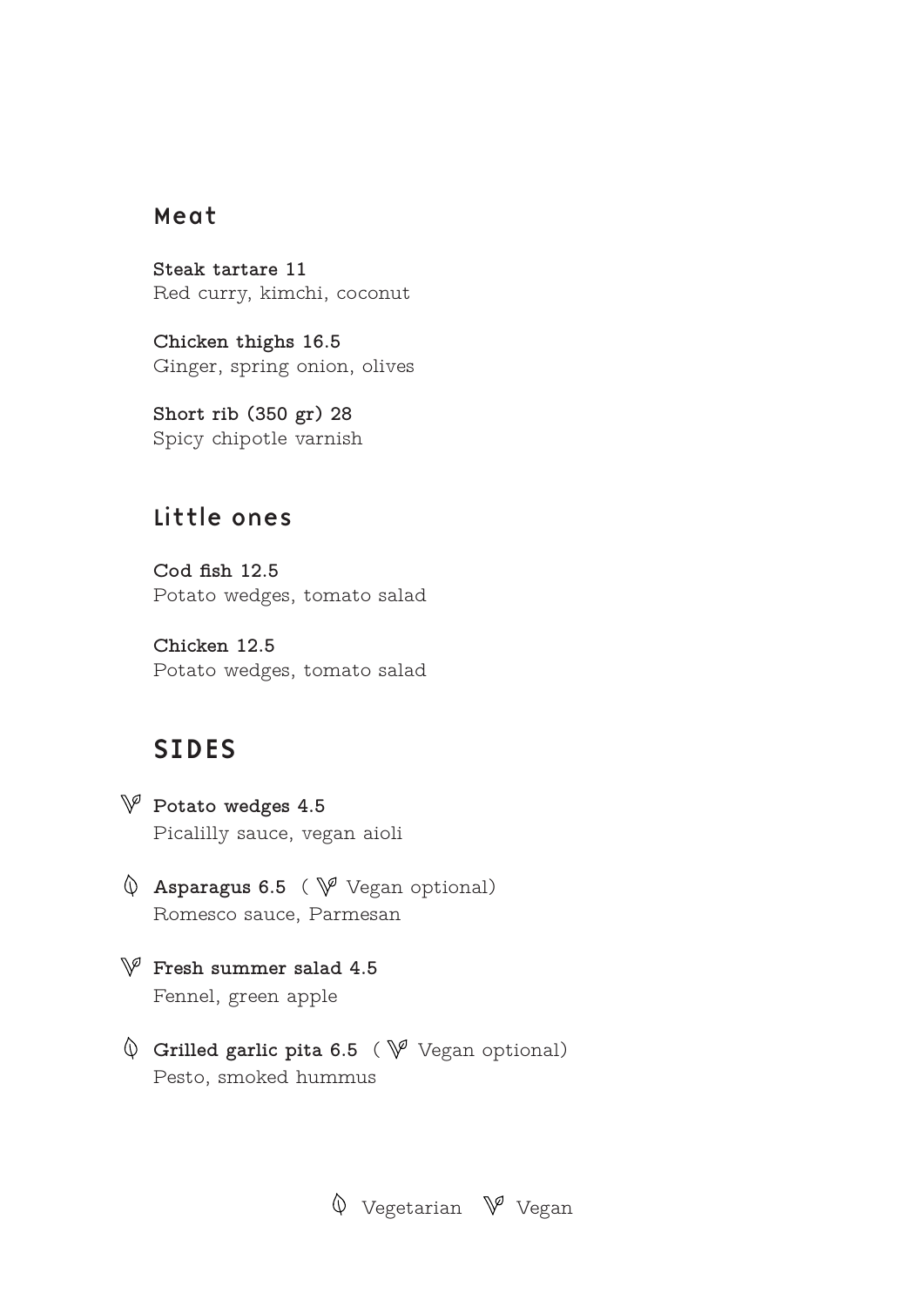## SWEETS

*The things that just aren't made for sharing* 

**Seasonal fuit 7.5** Sorbet ice

**Chocolate 9.5** Peanut gianduja, vanilla ice cream

**Almond cake 9.5** Raspberry, white chocolate ice cream

 $\mathbb{V}$  Sgroppino 11 Vodka, lime, prosecco

> **Cheese platter 12.5** Selection of cheeses from Europe

Do you have any allergies? Let us know, we are happy to help!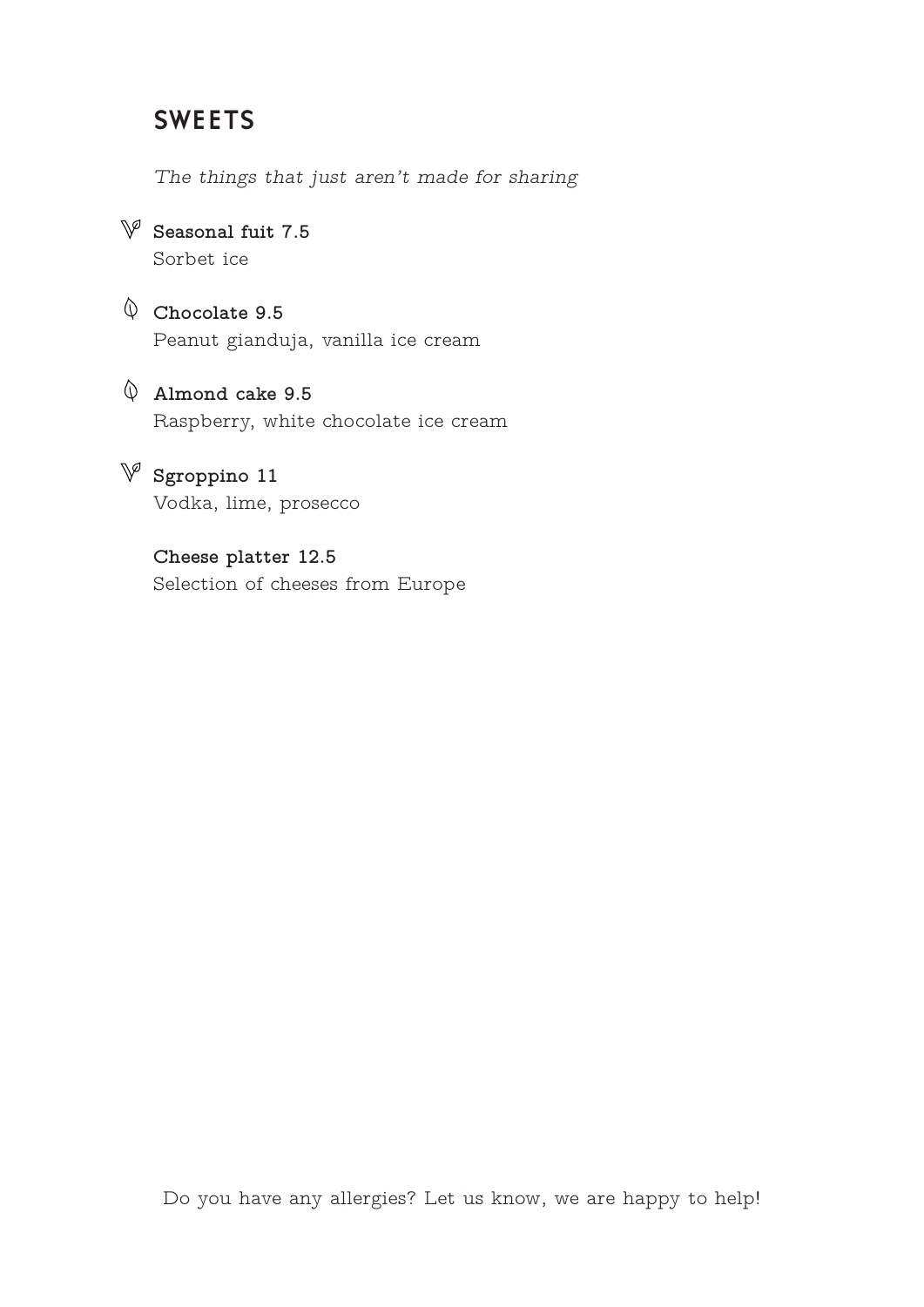# MAKE YOUR NIGHT COMPLETE

**Loco moco limoncello 7** Lemon liquor

**Quaglia Nicciola 6** Hazelnut liquor

**Quaglia Amaretto 6** Almond liquor